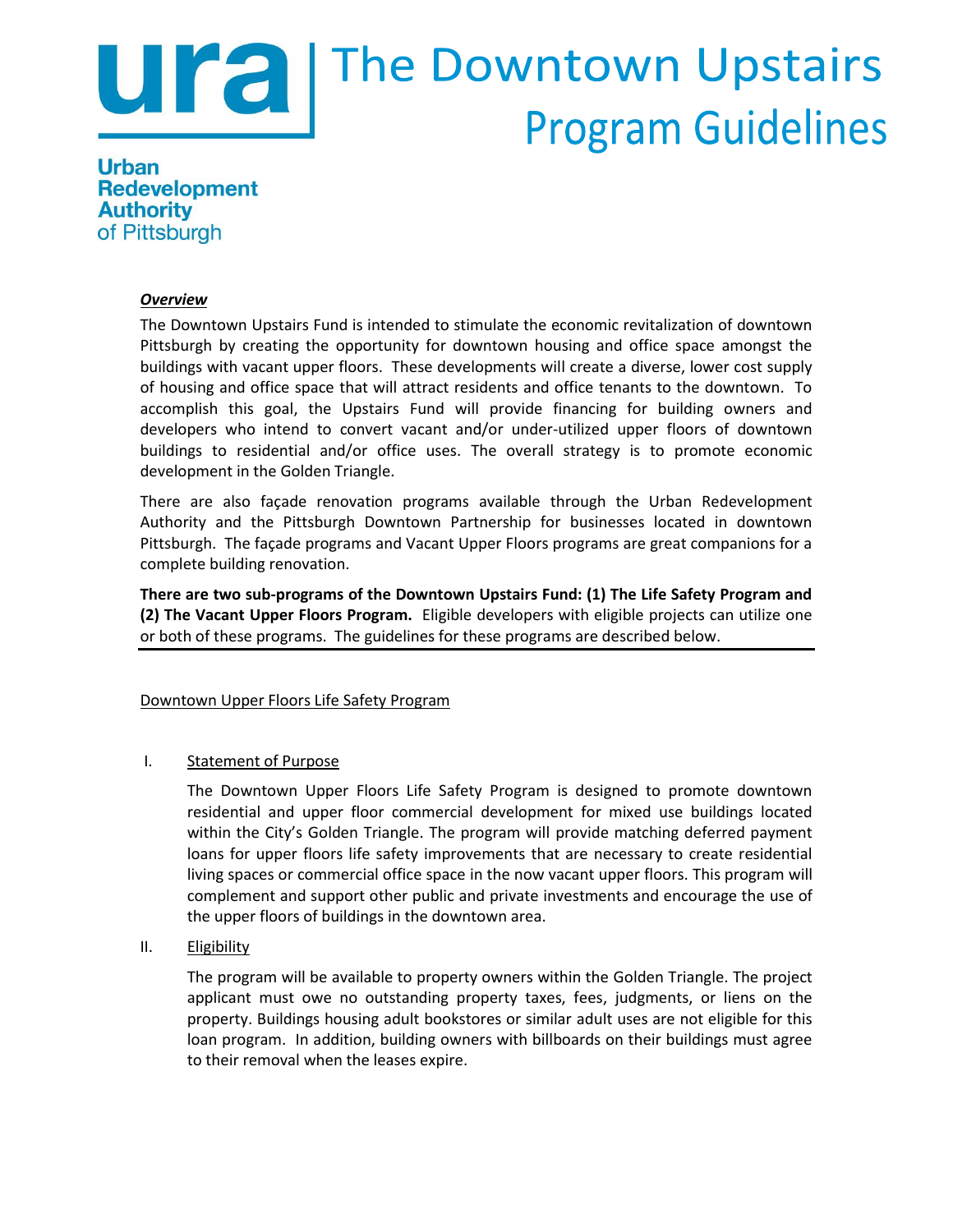#### III. Eligible Use of Funds

These funds can be used for all improvements and related architectural costs (by a registered architect), involved in the life safety restoration of eligible buildings. All improvements are subject to review and approval by the City of Pittsburgh Bureau of Building Inspection and the URA before work on a project begins. Roof repairs are not included.

Eligible improvements include **the addition or repairing of:**

1) second means of egress,

2) additional windows (as required to meet fire regulations)

3) sprinkler systems

4) fire separation from the first floor commercial space

5) fire/smoke alarm systems and notifications

6) fire proofing of stairwells

7) installation or renovation of elevators

- IV. Financial Terms
	- A. Loan Size: This program will fund 75% of the eligible life safety improvements, not to exceed a maximum amount of \$100,000. Loans will be allocated on a first come first serve basis.
	- B. Loan Security: This loan shall be secured by a mortgage, which will be subordinate to any senior debt, including Vacant Upper Floors Program loan
	- C. Term: The program will provide deferred payment loans to eligible applicants. No monthly payments are due and no interest charge is made or accrued.
	- D. Interest Rate: 0%
	- E. Payment: Payment is due upon the sale or transfer of ownership of more than a 33 percent interest in the property (excluding a transfer by inheritance), the full principal amount is due on the loan at that time.
	- V. Conditions of the Loan
	- $\Box$  Fees: Each Downtown Upper Floor Life Safety Loan Program applicant and loan recipient , where applicable, must pay the following fees:
		- 1 A \$350 loan application fee is required, plus any additional registration or closing fees, payable at the closing of the loan.
		- 2 A 2% due diligence fee.
		- 3 ½ of 1% of the loan amount for the construction inspection fee.
	- $\Box$  The deferred loan is to be matched by private investment in the life safety improvements. The level of investment varies with the amount of the total project cost.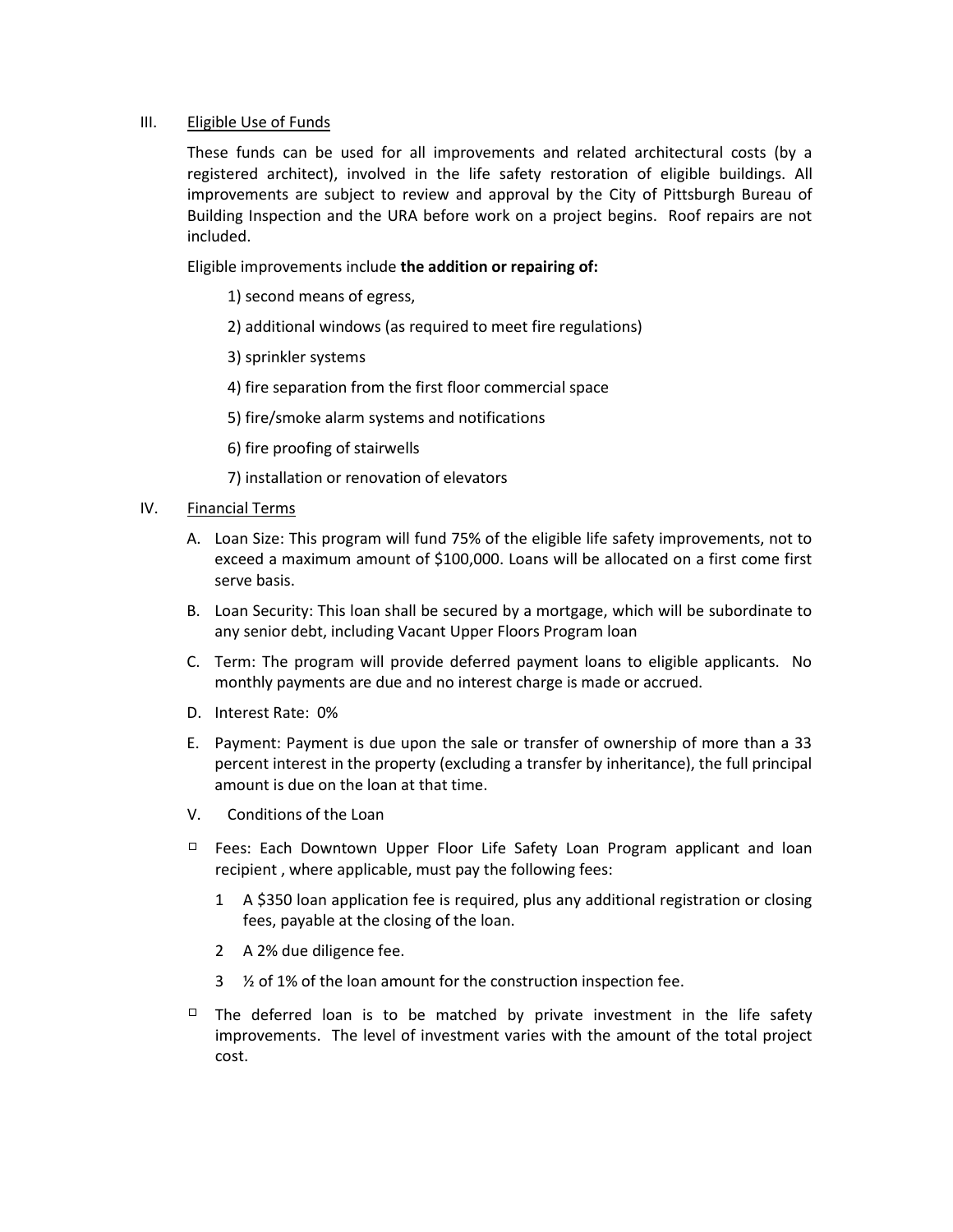## VI. Design Standards

The Life Safety improvements must be done based on the City of Pittsburgh Code of Ordinances.The URA and City of Pittsburgh Bureau of Building Inspection staff will review all life safety designs to ensure that they are consistent with the approved Code of Ordinances. Historic buildings or buildings located in historic districts shall be subject to additional historic design and review standards administered by the Department of City Planning.

#### The Vacant Upper Floors Program

I. Statement of Purpose

To assist owners/developers of downtown buildings to create upper floor residential units and commercial space in previously vacant or underutilized space.

#### II. Project Eligibility

The following criteria will be used to determine whether a project application is eligible for the Vacant Upper Floors Program:

- **Area Eligibility:** Projects must be located in downtown Pittsburgh within the Golden Triangle boundaries.
- **Eligible Real Estate:** Projects must have no more than eight (8) floors..
- **Applicants:** Eligible applicants may include owners of real estate and developers with an equitable interest in eligible real estate.
- **Gap Financing:** The Vacant Upper Floors Program is intended to finance the "project gap," that is, the amount between the Total Project Cost and the amount of private and other financing that can be supported by the project.
- The applicant must not be delinquent or in default on federal, state, or local taxes (including BID Assessment) or existing private or publicly financed loan and will be required to sign an affidavit to that effect.

#### III. Eligible Uses of Funds

It is expected that the following life safety items will be funded in part by the Downtown Upper Floors Life Safety Program where eligible and when funds are available.

- 1) Fire Suppression
- 2) Fire Escape
- 3) Upper Floor Egress
- 4) Elevator installation or upgrade

If there is still a development "gap" in the proforma, the following items may be eligible for a Vacant Upper Floors Program loan.

1) Parking dedicated to the planned upper floor use.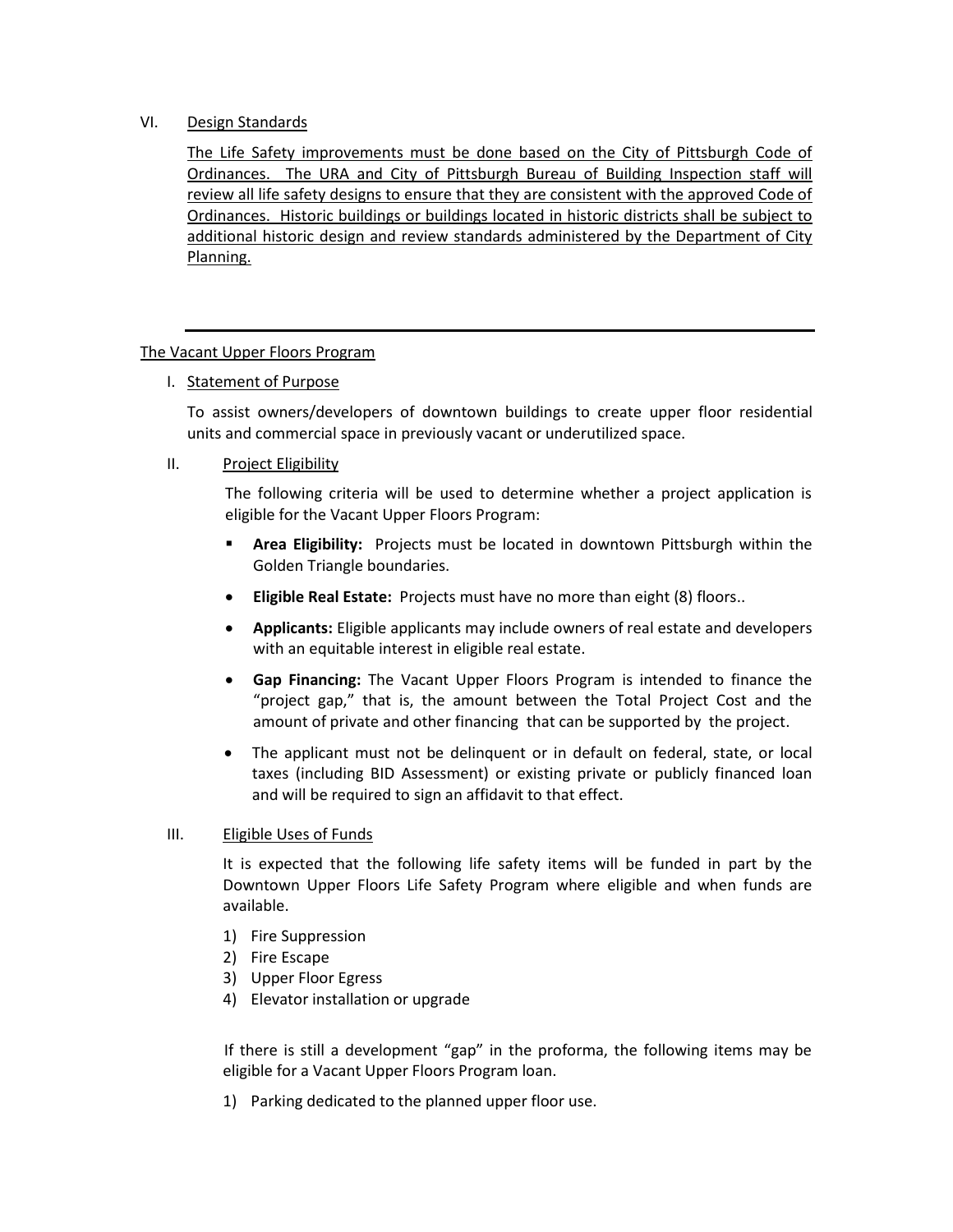- 2) Façade/Historic restoration.
- 3) Environmental remediation
- 4) Mechanical systems installation, upgrade, and distribution systems required for upper floor building use
- 5) Green building systems and associated costs and fees consistent with approved level of LEED Certification
- 6) Soft costs, including legal, design, engineering, survey, financing, developer fees and lease-up loss costs
- 7) Roof repair/replacement.

Additionally, if there is not funding availability under the Downtown Upper Floors Life Safety Program, or the costs to complete such items exceeds program guidelines, the life safety components not funded by the Life Safety Program may be included in the Vacant Upper Floors Program loan.

The primary target market for the Vacant Upper Floors Program will be buildings under development by their current owners or in partnership with their current owners. The advantage of this arrangement is to keep the overall project cost as low as possible by eliminating the costs of acquiring downtown properties. As a result, acquisition costs will not be financed using the Vacant Upper Floors Program.

## IV. Financial Terms

Following is a guide for the loan parameters for the Vacant Upper Floors Program. Repayments may vary based on the specific financial conditions of each project.

- **Loan Size**: The maximum loan amount will be up to the lesser of:
	- 1. 30% of the Total Project Cost or
	- 2. \$400,000
- **Loan Security**: The loan will be secured primarily with the project assets (land and building). If necessary, other assets, which may include, but are not limited to, personal guarantees and/or other assets may be required.
- **Subordination**: The loan may be subordinated to other private debt, except for debt provided by the owner or the developer, if any.
- **Term**: Amortizations may extend up to 25 years, with a balloon payment due at maturity. The term of the loan typically matches that of the senior lender. and should not exceed 20 years.
- **Interest Rate**: The interest rate on the loan will be based on the project's ability to pay. The minimum interest rate is the lesser of three percent per annum (3%) or 75% of the prime rate (as published in the Wall Street Journal)
- **Deferral**: Deferrals of principal and interest and interest only payments are available, based on projected cash flow in the project. Typically, deferrals may not exceed an 18 month construction period. Simple interest will accrue during the deferral period.
- **Payment:** Typically, principal and accrued interest will be amortized and be due monthly commencing no later than the end of the deferral period. Under special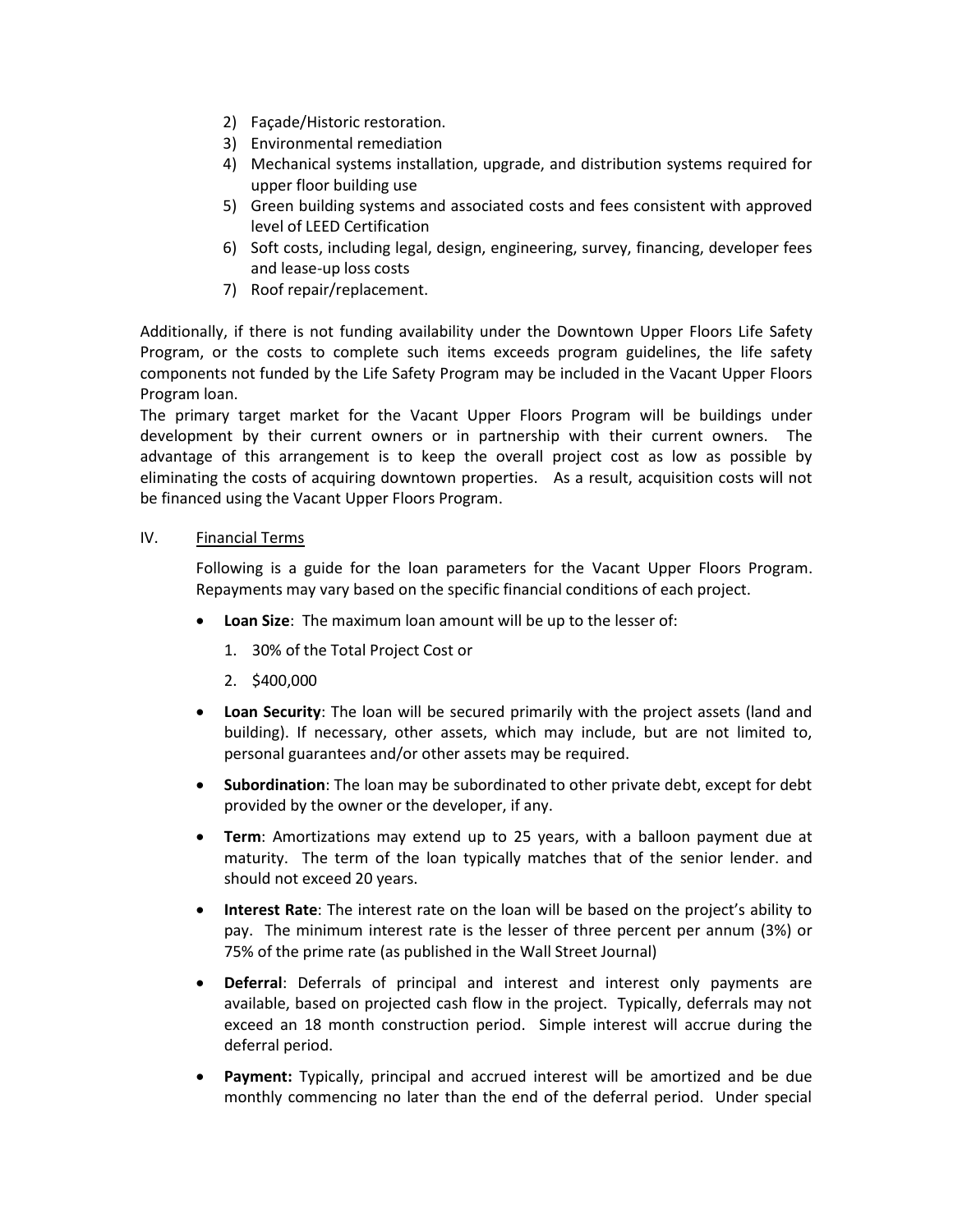circumstances, the Vacant Upper Floors Program will allow a repayment schedule based on the economics of the specific project. However, no distribution of equity payments may be made to the project owner(s) until the Vacant Upper Floors Program is being repaid on a monthly basis.

## V. Conditions of the Loan

The following conditions apply to Upstairs Loans:

- Equity Requirements: Each project will contain a minimum equity investment by the applicant of ten percent (10%) of the Total Project Cost. The equity may be invested in cash or the value of the real estate (less existing debt), as determined by a current MAI Appraisal.
- Insurance: The borrower will be required to maintain title insurance and insurance providing adequate coverage against fire, hazard, extended coverage, and public liability in a form and substance satisfactory to the URA, naming URA as Mortgagee (where applicable), Lender Loss Payee, and additional insured.
- Refinancing or Sale: Upon refinancing or sale of the project, all outstanding principal and accrued interest, if any, will be due immediately.
- Fees: Each Vacant Upper Floors Program applicant and loan recipient, where applicable, must pay the following fees:
	- 1. Application Fee: A \$350 loan application fee is required. If the borrower is applying for both Life Safety funds and the Vacant Upper Floors Program, only one fee is required.
	- 2. Financing Fee: A financing fee of one percent (1%) of the loan amount is required at the closing.
	- 3. Construction Inspection Fee: A construction inspection fee of .5% of the loan amount is required at closing.
- For projects with a total development cost of \$250,000 or greater, the applicant must submit a plan for minority-owned and woman-owned business enterprise participation in the project, including construction and on-going operations.
- The applicant and the applicant's architect and contractor must participate in the URA design review and construction review processes.
- Where applicable, use of loan funds must comply with Federal, State and local regulations concerning historic properties and environmental review. Applicants are required to adhere to historic renovation standards on certified properties or properties within the historic districts.
- The applicant is encouraged to deploy green building methods and systems consistent with a LEED certification process. This may allow for registration with the United States Green Building Council. LEED certification may be inappropriate, impossible, or economically infeasible for some projects. All projects must demonstrate a plan for maximum green building compliance that is feasible or relevant for the specific project. As needed, URA reserves the right